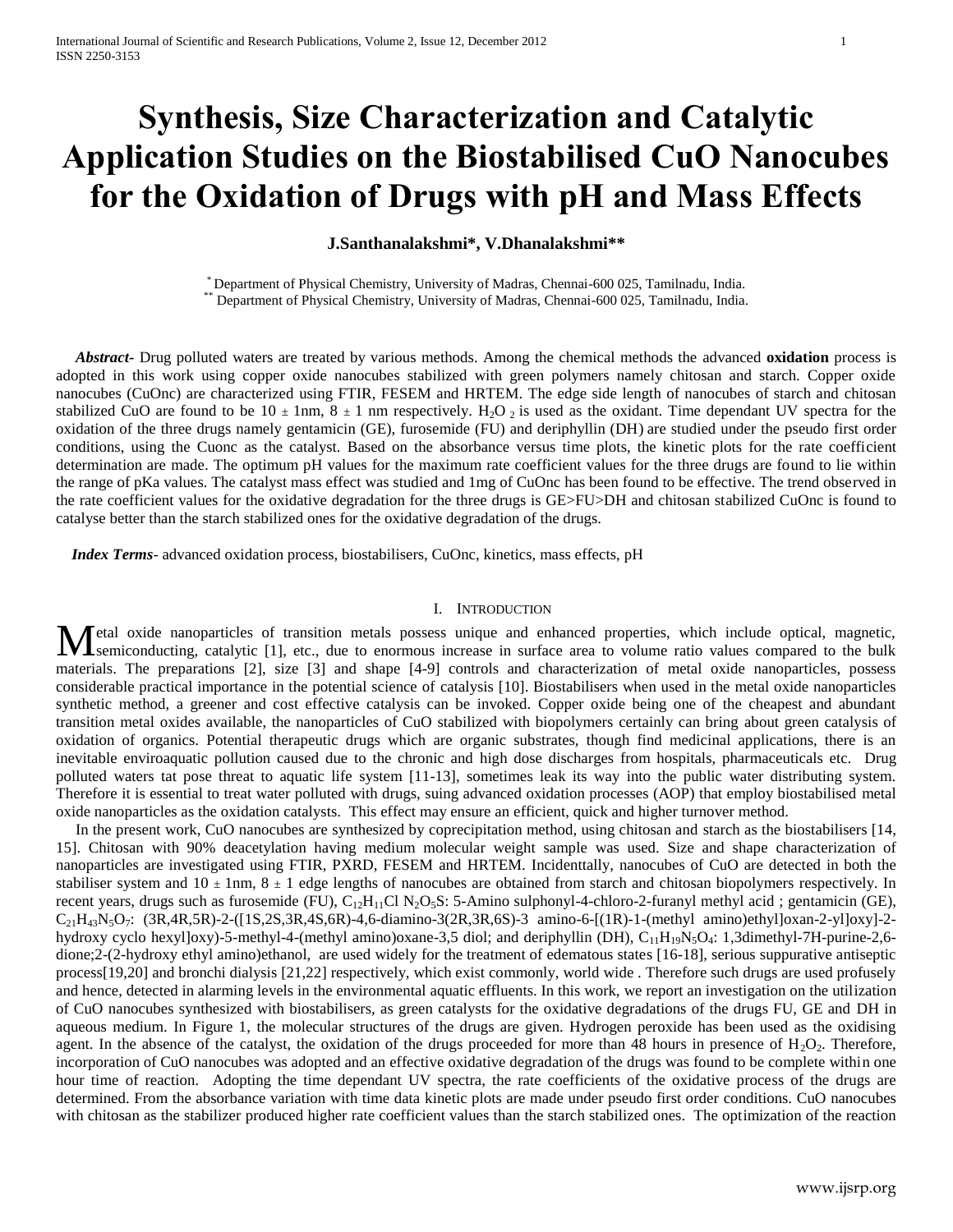



#### II. MATERIALS AND METHODS

#### 1) Materials

 Deriphyllin, furosemide and gentamicin were purchased from Cadia health care, Abbot health care, Aventis pharmacy, India. Sodium hydroxide and copper nitrate were purchased from S.D Fine Chemicals Ltd., India with 99.9% purity. Triple distilled water was used in all solution preparations. Starch, chitosan with 90%deacetylation and hydrogen peroxide (30% w/w) were analar grade and purchased from Loba Chemie Ltd., India.

#### 2) Preparation of CuO nanocubes

 Into a three necked 100ml capacity round bottom flask, 10ml of 1mM copper nitrate solution was added through one neck and into the other 5ml of 1.5% by weight aqueous solution of chitosan was added and freshly prepared 0.02M sodium hydroxide was added drop wise until the color of the solution changes from yellow to brick red and then to black with continuous stirring and then kept in microwave oven for 8min (10% power) [2]. Then the black powder CuO so formed was washed with water, filtered and dried. Mechanism for the formation of CuO nanocubes may be follows [3]

$$
Cu^{2+} \xrightarrow{2OH^-} Cu(OH)_2 \xrightarrow{2OH^-} [Cu(OH)_4{}^2] \xrightarrow{chitosan/starch} CuO(nanoparticles)+2OH^- + H_2O
$$

## 3) Size Characterization of CuO

 FTIR spectra are recorded in Ker pellets for the pure capping agents, chitosan, starch and chitosan-CuOnc and starch- CuOnc at 25<sup>0</sup>C using Bruker Tensor 27 instrument. FESEM photograph of the chitosan and starch stabilized CuOnc are measured using Hitachi SU6600 instrument. The HRTEM photograph was taken on a PHILIPS CM20 model instrument operated in the accelerating voltage of 120 KV using a Formvar coated copper grid.

#### 4) Reaction catalysis

 Into a double walled 50ml capacity, magnetic stirrer attached reaction vessel,1mg of freshly prepared CuOnc and 10ml of the 1mM drug solution at pH=7.0 (maintained by addition of buffer tablets) was mixed and into the other neck 0.5ml of 0.01M  $H_2O_2$  was added drop wise with the contents being stirred continuously. The inception of the reaction was considered from the time of addition of H2O2. Additions were completed within 30 sec and small aliquots of the sample are drawn out at regular intervals of time (5min)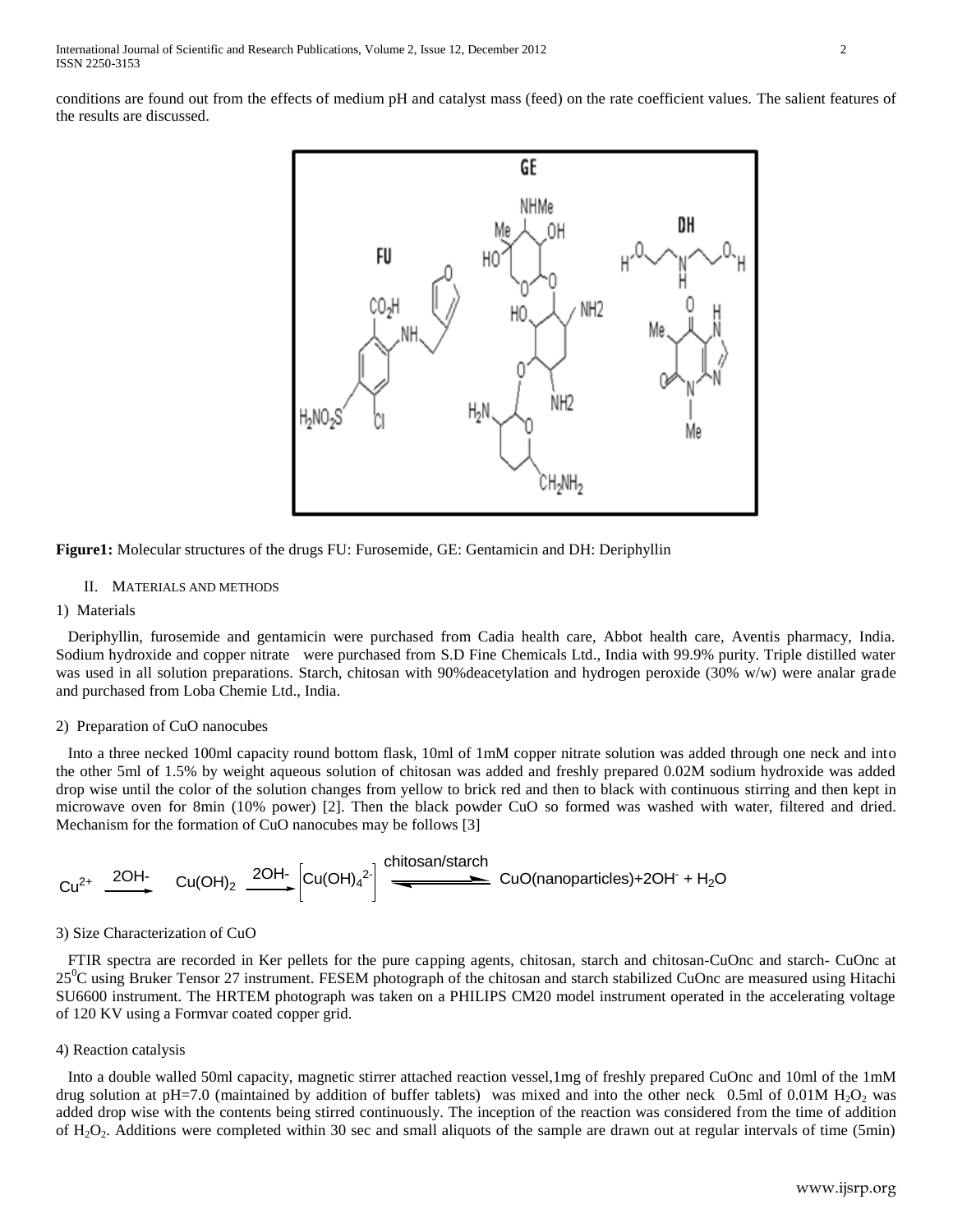and subjected to UV spectra scan. The completion of the reaction was noted with the gradual decrease in the absorbance falling to the base line. For the pH effect studies the drug and  $H_2O_2$  solutions are prepared in various pH solution maintained with buffer tablets. The catalyst mass effect was studied by repeating the above procedure with different catalyst feeds

#### III. RESULTS AND DISCUSSION

#### *A. FTIR characterisation*

 In the Figure 2 FTIR, spectra of pure chitosan, chitosan-CuOnc, starch and starch-CuOnc are given. Although the possibility of overlapping peaks between N-H and the O-H stretching in the region 3000,3500cm<sup>-1</sup> occurs in pure chitosan spectrum, inFigure 2a the IR spectra of chitosan-CuOnc a significant decrease in the transmittance in the region, indicates that, the N-H vibrations of chitosan are affected by the binding of copper. Also, shifting of the N-H bending vibration band at 1578 cm<sup>-1</sup> to 1582cm<sup>-1</sup> accompanied by diminishing of intensity ascertains the interaction between chitosan and CuOnc. IR band s at 585 cm<sup>-1</sup>, 535 cm<sup>-1</sup>, 480 cm<sup>-1</sup> can be attributed to the Cu-O stretching vibration of the monoclinic phase of CuO [5] There is no peak at 615 cm<sup>-1</sup> confirming the absence of Cu2O and indicating the formation of CuO. In Figure 2c the two peaks at 1650 cm<sup>-1</sup> and 1160 cm<sup>-1</sup> are caused by the O-H bending and C-O stretching. The peaks in the range 1460 cm-1 are attributed to the C-H bending vibration of the HC-CH- links of pure starch molecules. Figure 2d depicts the IR spectra of starch-CuO. The absorption peaks at 1160 cm<sup>-1</sup> and 1650cm-<sup>1</sup> been shifted and peaks at 590 cm<sup>-1</sup>, 537 cm<sup>-1</sup>, 477 cm<sup>-1</sup> are the characteristics of Cu-O bond formation.



**Figure 2:** FTIR of (a) chitosan, (b) chitosan-CuOnc (c) starch (d) starch-CuOnc and at 25<sup>o</sup> C

#### *B. FESEM and HRTEM studies*

 In Figure 3 FESEM of chitosan-CuOnc and starch-CuOnc are shown the nanoparticles are found to be cubical and nearly monodisperse. In Figure 4 the HRTEM photographs of chitosan-CuOnc and starch-CuOnc are given and the mean particle size was found to be  $8\pm1$ nm,  $10\pm1$  nm respectively.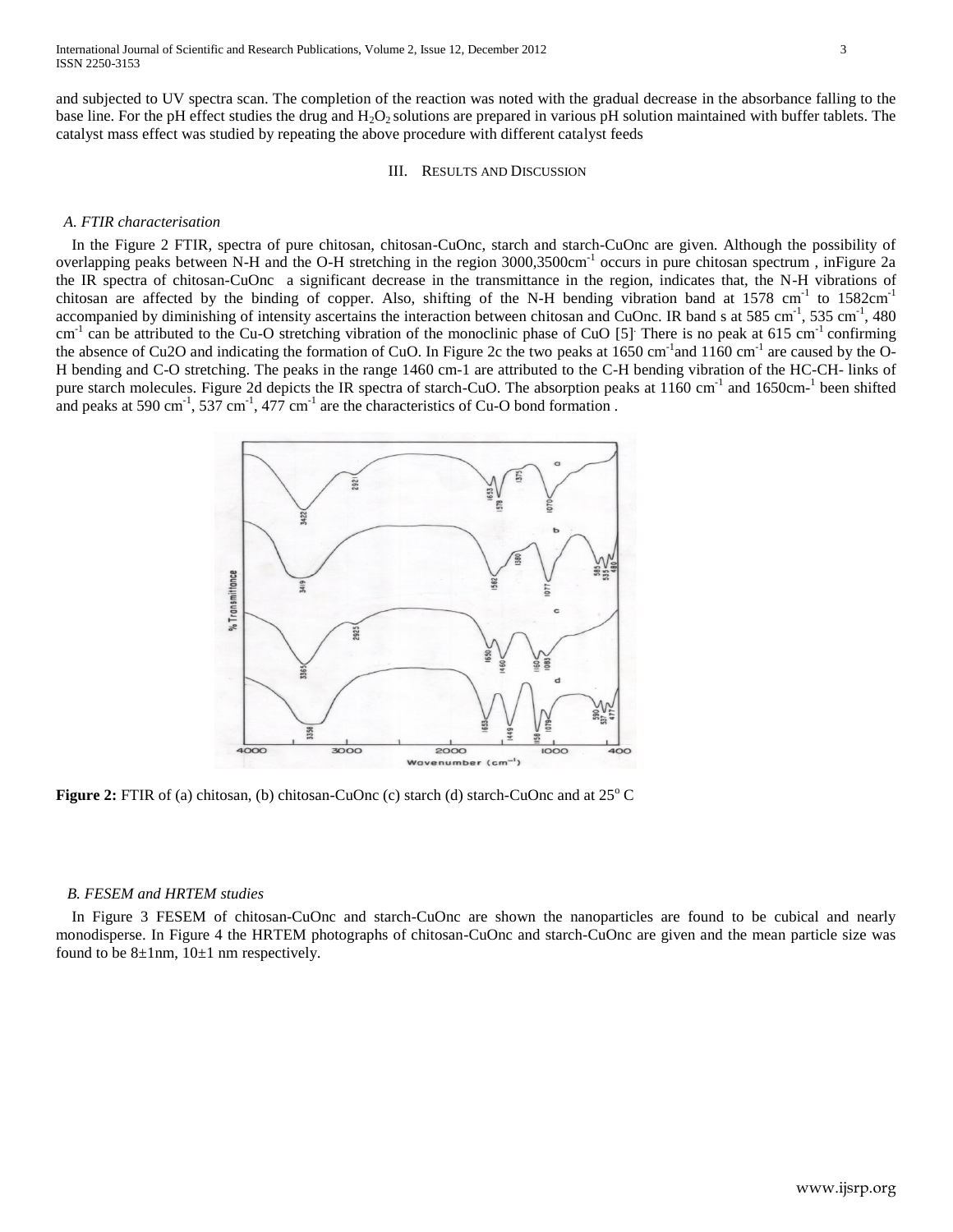

**Figure3:** FESEM of (a) chitosan-CuOnc and (b) Starch-CuOnc





# *C. Kinetic studies*

 In Figure 5, typical UV spectra of the drugs are given. The time dependent UV spectra of the drugs during the oxidation reactions catalyzed with CuOncs are presented in Figure 6. The time of completion of the oxidation reaction varies with the chemical nature of the drugs. The absorbance versus time plots for each drug solution with chitosan-CuOnc and starch-CuOnc catalyst is shown in Figure 7. The limiting region in the exponential plots of absorbance versus time indicates the completion of the oxidation as well. It was found that in the presence of  $H_2O_2$  and the catalyst degradations are faster and completed in one hour than those in the absence of catalyst which took nearly 48 hours for completion. The kinetic plots for the rate coefficient determination under pseudo first order conditions which are generated by plotting log ODo/ODt versus time are shown in Figure 8. The first order rate coefficient (k) values are determined from the slope values of the kinetic plots multiplied with 2.303.The best fit linear plots are found for the pseudo first order conditions only. In Table 1, the rate coefficient values (k) and the half life periods of the various drug oxidations studied are presented. In the Table 1, the  $t_{1/2}$  values which refer to the time for 50% degradation of the initial concentration of the drug, agree well from the values calculated from the first order rate coefficient value. Adopting similar procedure, the rate coefficient values and the catalyst feed mass, ranging from 0.5mg, 1mg and 1.5mg are determined. Figure 9shows the pH profiles of the degradation of the three drugs. The optimum pH values corresponding to maximum rate coefficient values of each of drugs agree well within the range of the pKa values of the respective drugs. The pKa values reported in literature are given in Table 1.Keeping all other conditions constant, overall trend observed in the oxidative degradation rate constant of the drugs is GE>FU>DH. Also, maintaining the experimental conditions unaltered, the trend among the CuOnc catalysts having chitosan and starch as stabilizers is found to be chitosan-CuOnc >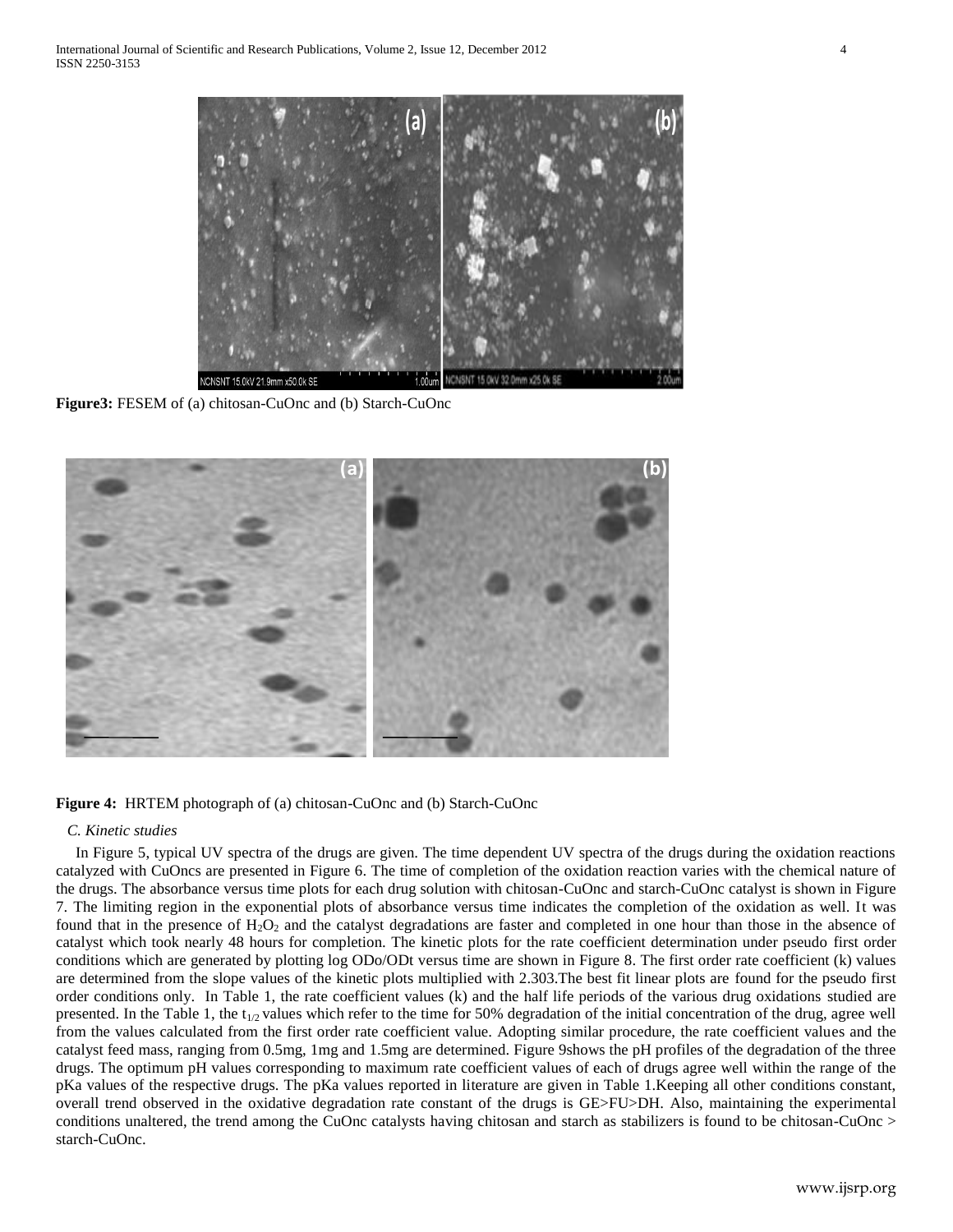

**Figure 5:** Typical UV spectra of the drugs in water



**Figure 6:** Time dependent UV spectra of the drugs in presence of H<sub>2</sub>O<sub>2</sub> and Chitosan-CuOnc at 25<sup>°</sup>C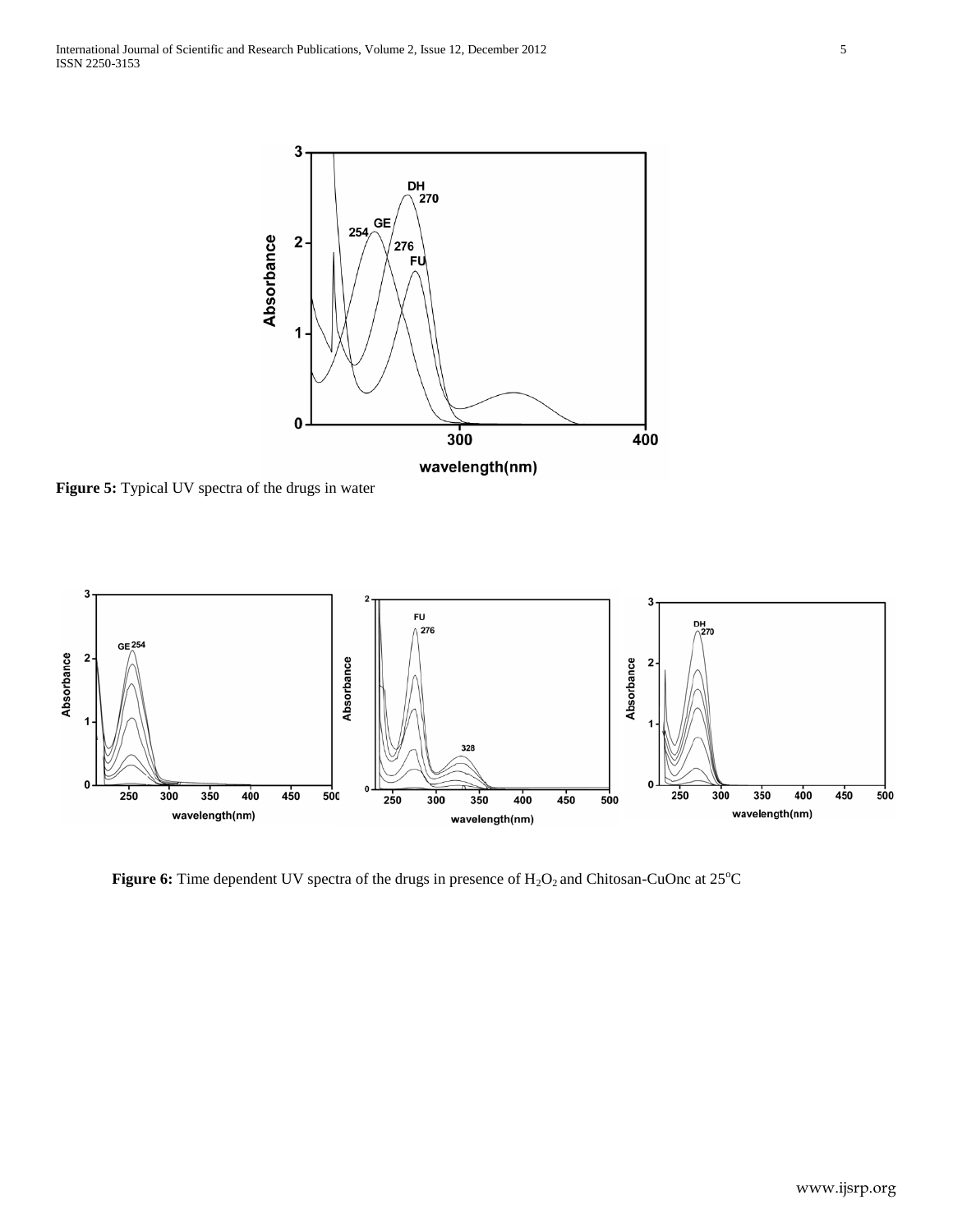

**Figure 7:** Absorbance versus time plots for the drugs in presence of H<sub>2</sub>O<sub>2</sub> and (a) chitosan-CuOnc and (b) starch-CuOnc at 25<sup>o</sup>C



**Figure 8:** Kinetic plots of log (ODo/ODt) versus time plots of the drugs in presence of H<sub>2</sub>O<sub>2</sub> and (a) chitosan-CuOnc and (b) starch-CuOnc at 25°C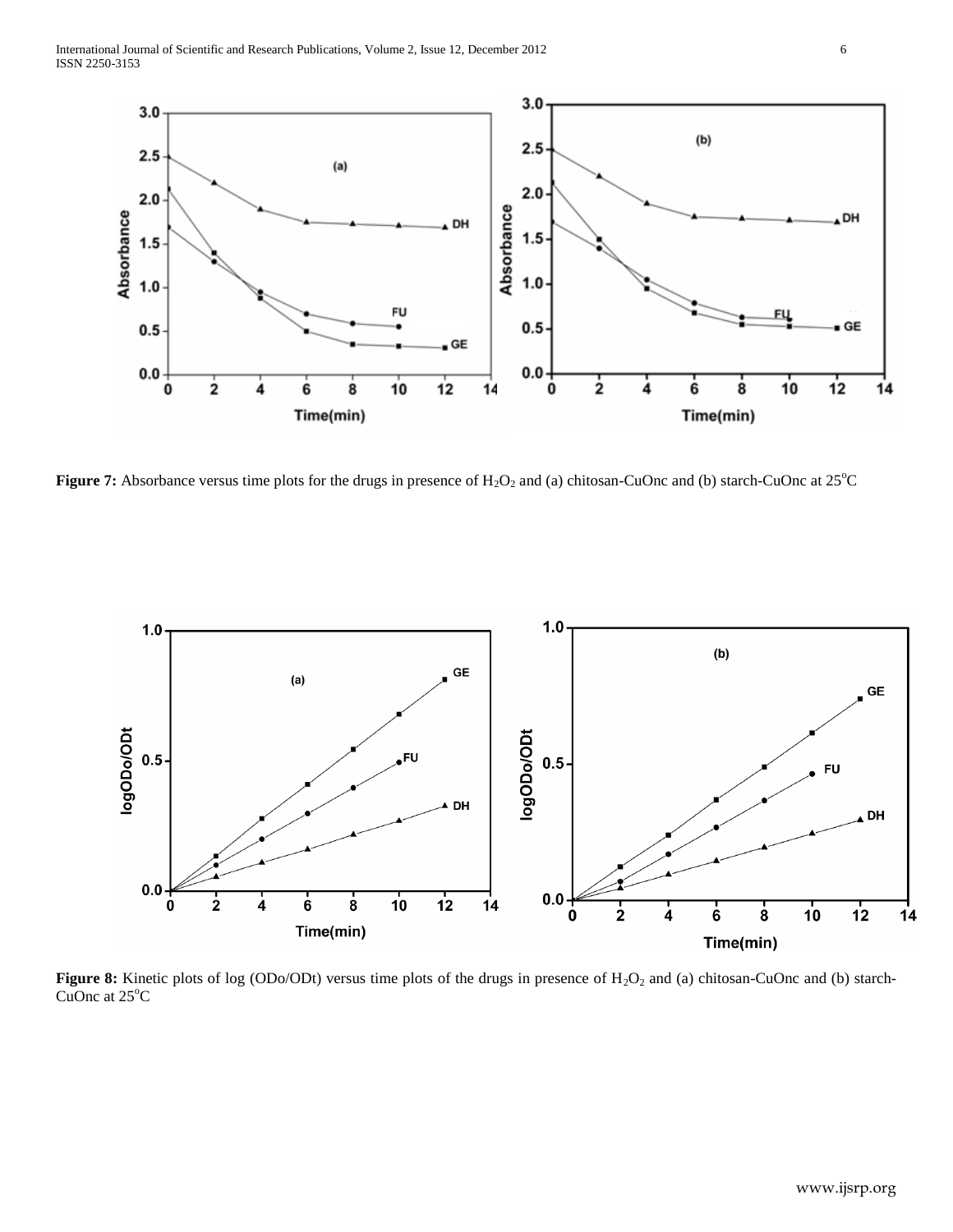

**Figure 9:** pH profiles of the drugs in presence of  $H_2O_2$  and (a) chitosan-CuOnc and (b) starch-CuOnc at  $25^{\circ}$ C

**Table 1:** Pseudo first order rate coefficient (k), half life period t  $_{1/2}$ , optimum pH of the three drugs determined in presence of  $H_2O_2$ and at starch-CuOnc and chitosan-CuOnc at

|             | $k(10^{-3}/s)$ |         | $t_{1,2}$ (10 <sup>2</sup> s) |               | <b>OPTIMUM</b> |
|-------------|----------------|---------|-------------------------------|---------------|----------------|
| <b>DRUG</b> | Chitesan       | Starch- | Chitosan-                     | $S$ tarch $-$ | pН             |
|             | – Cu Onc       | CuOnc   | CuOnc                         | CuOnc         |                |
| Gentamicin  | 2.61           | 2.37    | 2.66                          | 2.93          | 8.20           |
| Furosemide  | 1.90           | 1.75    | 3.65                          | 3.96          | 4.70           |
| Denphyllin  | 1.04           | 1.03    | 6.66                          | 6.72          | 9.00           |

## *D. Mass effects*

 For the three drugs chosen in this work the catalyst feed amounts are optimized by studying the catalyst mass effect using 0.5mg, 1mg and 1.5mg of CuOnc separately in each case. The pseudo first order rate coefficient values determined with each of the three catalyst feeds for the drugs using chitosan-CuOnc are given in Table 2. It was found that for all drugs 1mg catalyst feed weight is the optimized catalyst mass which produced the maximum rate coefficient values. The rate coefficient values obtained with 1.5mg catalyst feed are found to be the nearly the same as that found for 1mg catalyst feed. Therefore for all other studies 1mg feed was maintained as the catalyst mass.

 In the CuOnc particles stabilized with chitosan, a biopolymer having amine and hydroxyl functional groups, the CuOnc surfaces are surrounded with O atoms of the OH group as well as to some extent N atoms from the amino groups. In the starch-CuOnc the CuOnc surfaces are surrounded with O atom of the OH group of the starch only. Therefore in the acidic pH, chitosan-CuOnc show higher catalytic activity in presence of  $H_2O_2$ .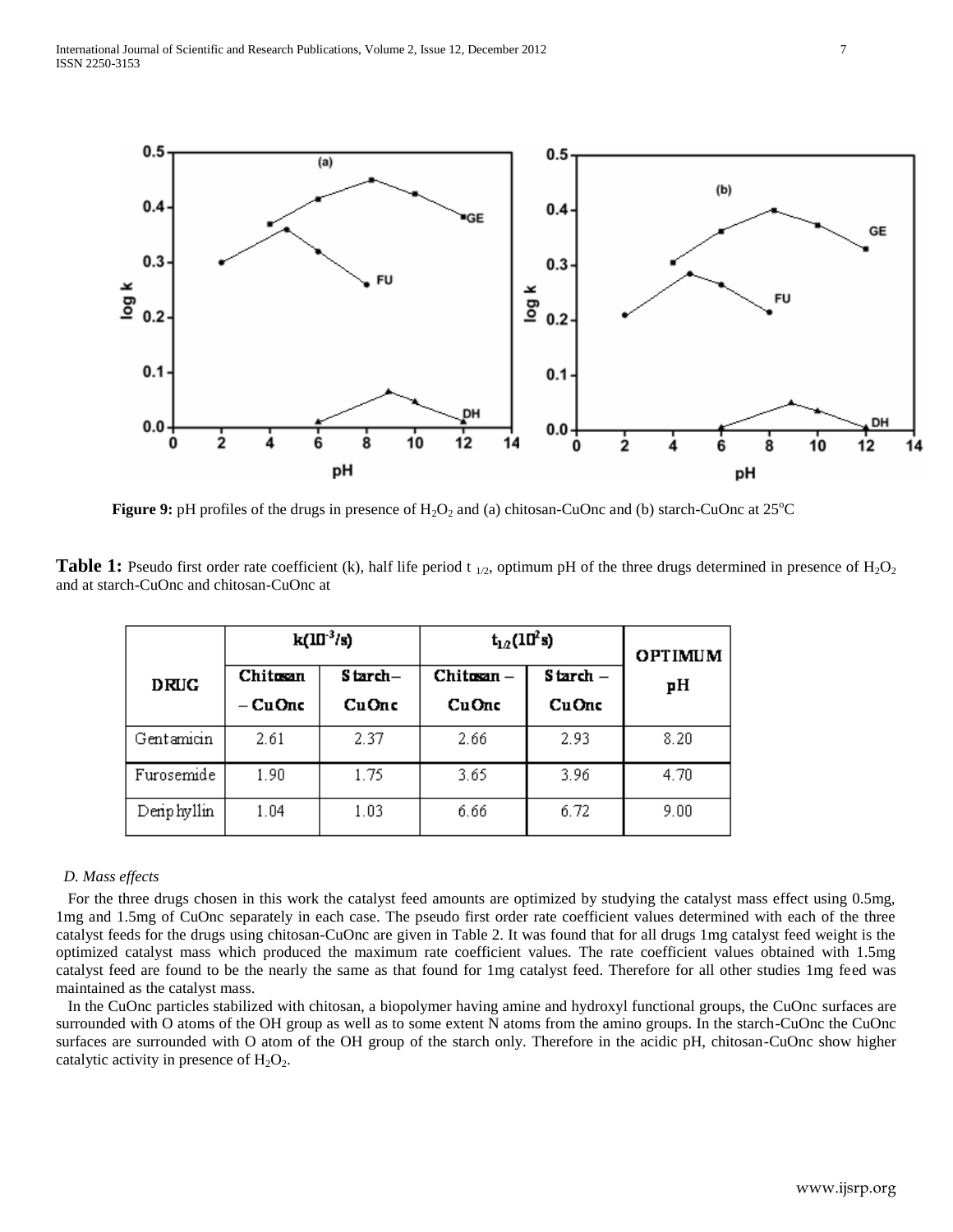**Table 2:** Pseudo first order rate coefficient (k) values of GE, FU, and DH for different catalyst starch-CuOnc feeds and chitosan-CuOnc feeds at  $25^{\circ}$ C

| <b>DRUG</b> | ۰<br>$k(10^{3}/s)$ |       |       |  |  |
|-------------|--------------------|-------|-------|--|--|
|             | 0.5mg              | 1.0mg | 1.5mg |  |  |
| Gentamicin  | 1.25               | 2.61  | 2.85  |  |  |
| Furosemide  | 1.05               | 1.90  | 2.02  |  |  |
| Deriphyllin | 0.58               | 1.04  | 1.10  |  |  |

#### IV. CONCLUSION

Among the three drugs investigated in this work, the gentamicin is found to be more efficiently catalysed by CuOnc in presence of H2O<sup>2</sup> than the rest of the drugs. The biostabilisers such as chitosan, starch was successfully utilized in the preparation of CuOnc in a greener way and the three drugs are mineralized successfully, with chitosan-CuOnc and starch-CuOnc. Chitosan-CuOnc exhibited better catalysis than starch-CuOnc. The optimum pH values for the three drugs are found out and they all seem to lie near the pKa values of the drugs.

#### ACKNOWLEDGMENT

The authors J.S and V.D thank the Director, NSNT, University of Madras for FESEM and HRTEM results.

#### **REFERENCES**

- [1] M.F.Luo, "TPD studies of CuO/CeO2 catalysts for low temperature CO oxidation. ," vol. 164, *Appl . Catal. Agen. , 1997 , pp. 121-131.*
- [2] H.W. Wang, "Preparation of CuO nanoparticles by microwave irradiation," vol. 224, Journal of crystal growth, 2002, pp. 88-94.
- [3] Y. Zhao, "Room temperature synthesis of 2D CuO nanoleaves in aqueous solution," vol. 22 Nanotechnology, 2011, pp. 115604-115612.
- [4] D. Manoj, "Impact of CuO nanoleaves on MWCNTs/GCE nanocomposite flimmodified electrode for the electrochemical oxidation of folic acid," vol. 2, Appl NanoSci, 2012, pp. 223-230.
- [5] Y. Liu, "From copper nanocrystalline to CuO nanoneedle array; synthesis , growth, mechanis, and properties," vol. 111, J Phys Chem, 2007, pp. 5050-5056.
- [6] N. V. Suramwar, "Synthesis and catalytic properties of nano CuO prepared by soft chemical method," vol. 3, Int. J. Nano Dimen.2012, pp. 75-80.
- [7] Y. Liu, "In situ synthesis and assembly of CuO nanocrystals on copper foil via a mild hydrothermal process," vol.16, J. Mater. Chem., 2005, pp. 192-198.
- [8] H. Wu, "Fabrication, assemblynand electrical characterisation of CuO nanofibers ," vol. 89, Applied Phys. Lett, 2006, pp. 89-94.
- [9] M. Kindwai, "C-Arylation reactions catalysed by CuO-nanoparticles under ligand free conditions," Beilstein J Org Chem, 2010, pp. 1-6.
- [10] J. Y. Xiang, "Self assembled synthesis of hierarchial nanostructured CuO with various mrophologies and their application as anodes for lithium ion batteries." Vol. 195, J Power Sources, 2010, pp. 313-319.
- [11] A. V. Astakhova, "Problems of using aminoglysides in intensive therapy," vol. 21, Antibiot Khimioter, 1991, pp. 1149-1159.
- [12] W. S. Choi, "Folate and carcinogenesi: an integrated scheme," vol.130, J Nutr. 2000, pp. 129-132.
- [13] A. Posyniak, "Sample preparation of for residue determination of gentamicin and neomycin by liquid chromatography, " vol. 914, J Chromatogr 2001, pp. 59-66.
- [14] K. Yoshizuka, "Silver complexed chitosan microparticles for pesticides removal," vol. 44, React funt polym, 2000, pp. 47-54.
- [15] N. Teramoto, vol. 39, Europ polym Jour, 2003, pp. 255-261.
- [16] G. E. Granero, "Biowaiver monographs for immediate release of oral dosage forms,: furosemide," vol. 99, J Pharma Sci, 2010, pp. 2545-2556.
- [17] Renu Solanki, "Stability indicating RP-HPLC method for simultaneous determination of furosemide and amiloride hydrochloride in tablet dosage form," Int J Adv Pharma analysis 2011, pp. 116-123.
- [18] N. P. Shetti, "Electrochemical oxidation of loop diuretic furosemide at gold electrode and its analytical application,"vol. 4, Intl J electrochem sci 2009, pp.104- 121.
- [19] A. M.E- Didamony, "Indirect spectrophotemetric determination of gentamicin and vancomycin antiobiotics based on their oxidation by KMnO4," vol.4, Central Europ J Chem ,2006, pp.708-722.
- [20] D. Loffler, "Analytical method for the determination of the amino glycoside gentamicin in hospital waste water via liquid chromatography-electrospray-tandem mass specrometry," vol. 1000, Chromatogr. A.2003, pp.583-588.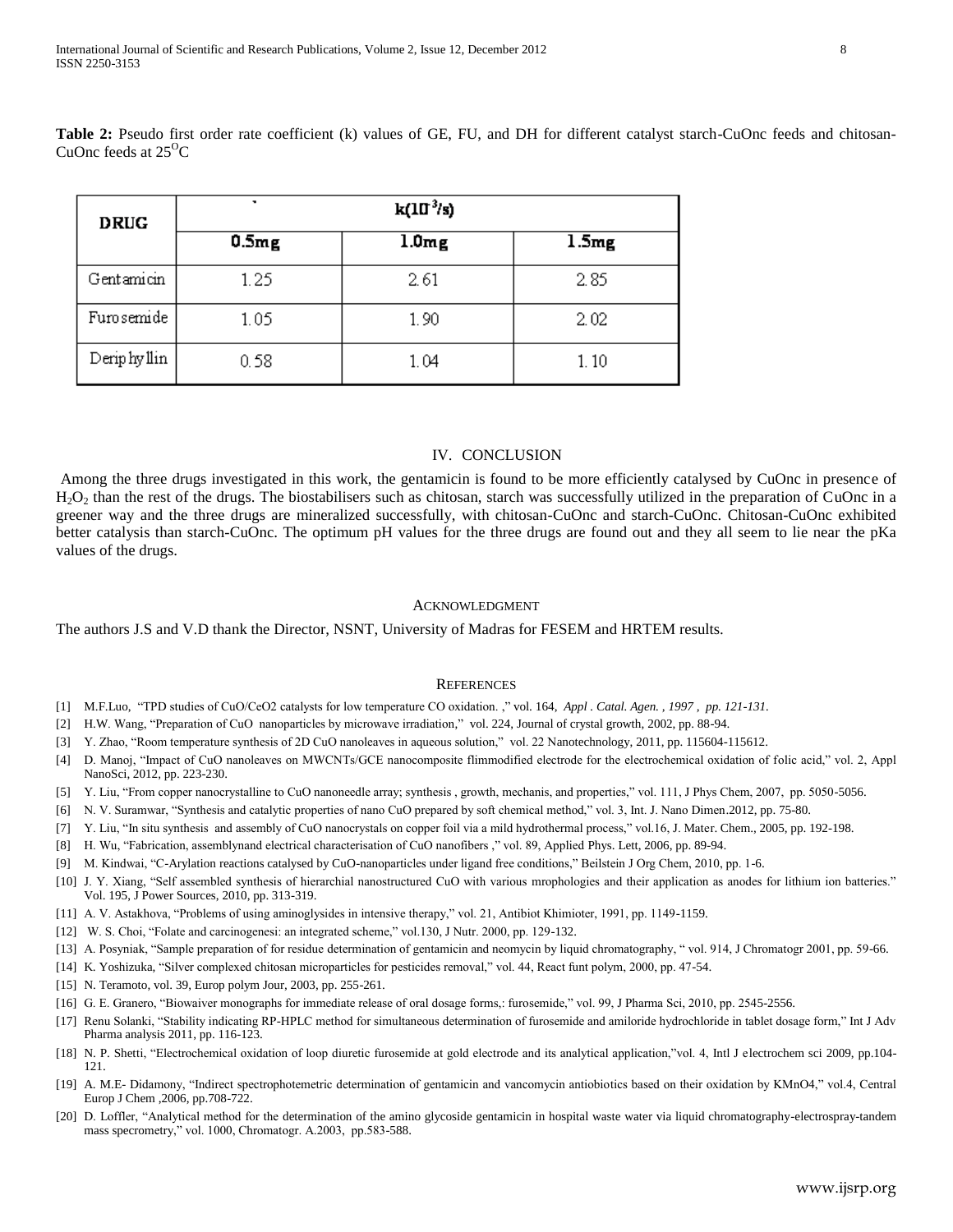- [21] M. P. Nirav, "Method development , validation and stability study for simultanous estimation of Etofylliune and Theophylline by RP\_HPLC chromatography in marketed formulation," vol. 3, J Chem Pharm Res, 2011, pp. 597-609.
- [22] S. Prashanth, "Effect of doxycycline in patients of moderate to severe chronic obstructive pulmonary disease with stable symptoms", vol. 6, Ann Thorac Med, 2011, pp. 221-226.

#### **AUTHORS**

**First Author, Correspondence Author** – J. Santhanalakshmi, M. Sc, Ph. D, Prof and Head department of Physical Chemistry, University of Madras, e-mail: jslakshmi@yahoo.co.in

**Second Author** –V. Dhanalakshmi, M. Sc, M. Phil, research scholar, department of Physical Chemistry, University of Madras, danalaxmipartipan@gmail.com